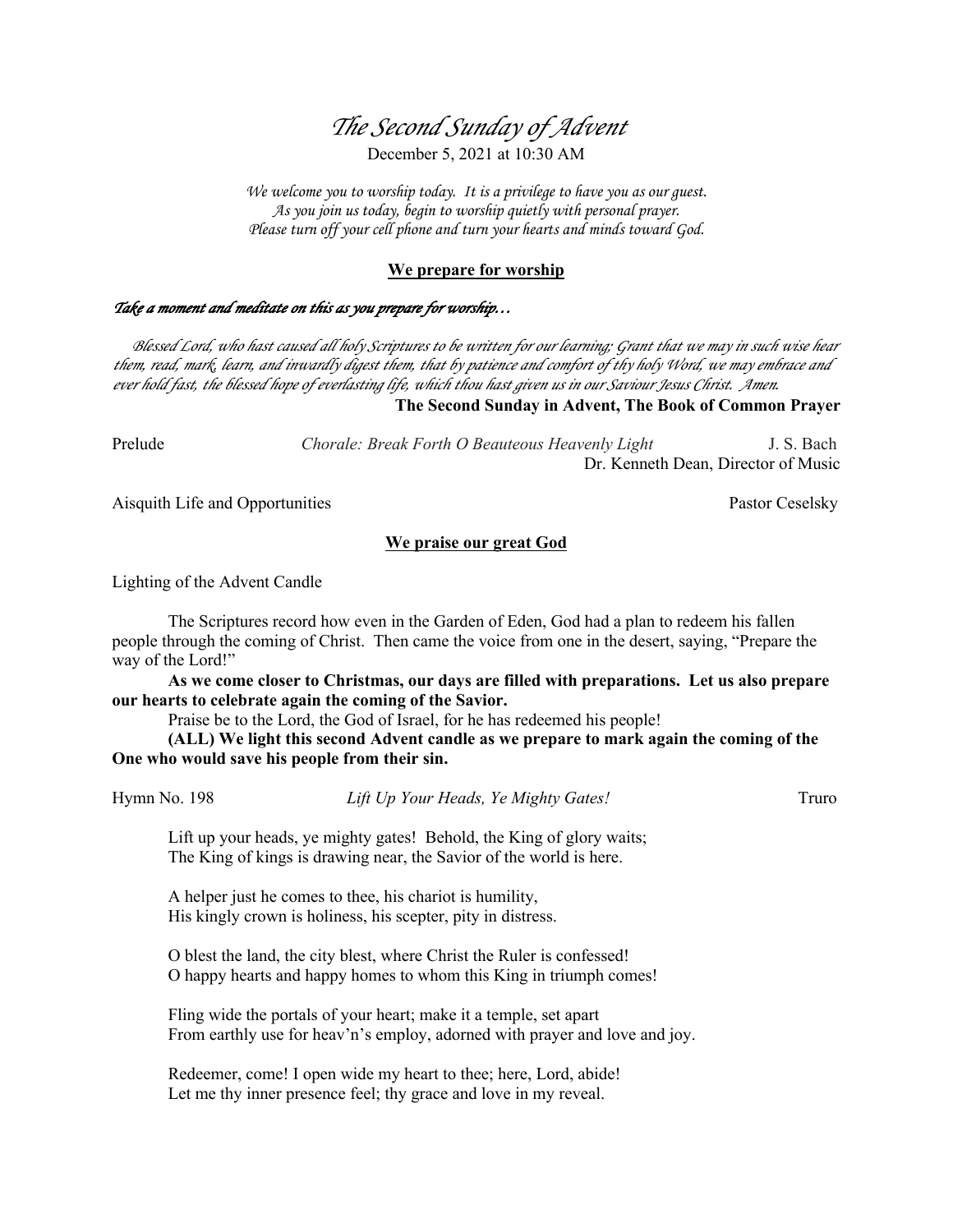So come, my Sovereign, enter in! Let new and nobler life begin! Thy Holy Spirit, guide us on, until the glorious crown be won.

Invocation

## **We embrace Christ our Savior**

Psalter ReadingPsalm 25:1-11 **(ESV)**

To you, O LORD, I lift up my soul; in you I trust, O my God.

**Do not let me be put to shame, nor let my enemies triumph over me.**

No one whose hope is in you will ever be put to shame,

**but they will be put to shame who are treacherous without excuse.**

Show me your ways, O LORD, teach me your paths;

**guide me in your truth and teach me, for you are God my Savior, and my hope is in you all day long.**

Remember, O LORD, your great mercy and love, for they are from of old.

**Remember not the sins of my youth and my rebellious ways; according to your love remember me, for you are good, O LORD.**

Good and upright is the LORD; therefore he instructs sinners in his ways.

**He guides the humble in what is right and teaches them his way.**

All the ways of the LORD are loving and faithful for those who keep the demands of his covenant.

**For the sake of your name, O LORD, forgive my iniquity, though it is great.**

Assurance of Pardon (responsive) **Romans 10:9-13 (ESV)** Romans 10:9-13 (ESV)

If you confess with your mouth that Jesus is Lord and believe in your heart that God raised him from the dead, you will be saved.

**For with the heart one believes and is justified, and with the mouth one confesses and is saved.**

For the Scripture says, "Everyone who believes in him will not be put to shame. For there is no distinction between Jew and Greek; the same Lord is Lord of all, bestowing his riches on all who call on him.

**For everyone who calls on the name of the Lord will be saved."**

Confession of Faith **(unison)** Westminster Larger Catechism, Q. 36

Who is the Mediator of the covenant of grace?

**The only Mediator of the covenant of grace is the Lord Jesus Christ, who, being the eternal Son of God, of one substance and equal with the Father, in the fullness of time became man, and so was and continues to be God and man, in two distinct natures and one person, for ever.**

Hymn No. 203 *Hark! the Herald Angels Sing* Mendelssohn

Hark! the herald angels sing, "Glory to the newborn King; Peace on earth, and mercy mild, God and sinners reconciled!" Joyful, all ye nations, rise, join the triumph of the skies; With th' angelic host proclaim, "Christ is born in Bethlehem!"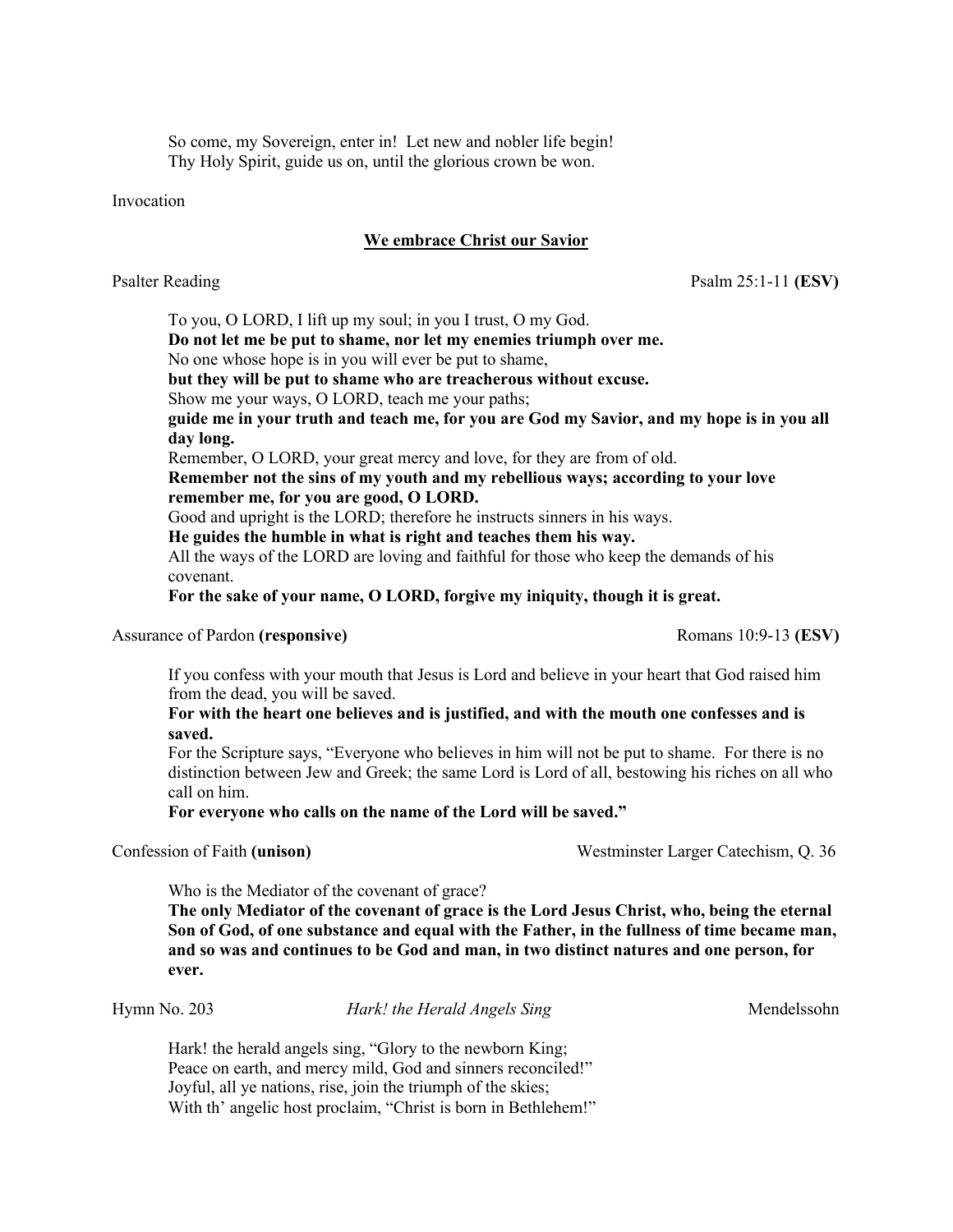## *Hark! the herald angels sing, "Glory to the newborn King."*

Christ, by highest heav'n adored, Christ, the everlasting Lord! Late in time behold him come, offspring of the Virgin's womb. Veiled in flesh the God-head see; hail th' incarnate Deity, Pleased as man with men to dwell, Jesus our Emmanuel.

Hail the heav'n-born Prince of Peace! Hail the Sun of Righteousness! Light and life to all he brings, ris'n with healing in his wings. Mild he lays his glory by, born that man no more may die, Born to raise the sons of earth, born to give them second birth.

The Prayers of God's People and the Lord's Prayer **(in unison)** 

#### **We respond in gratitude for God's blessing**

*The Doxology* **(***Hymnal***, pg. 731)** and Prayer of Dedication

Offertory *Jesus Is Lord* Getty/Townend Jeff Soule, Soloist

## **We hear God speak in Word and Sacrament**

Scripture Reading Joshua 2:1-24; 6:17-25 **(ESV)** 

2:1 And Joshua the son of Nun sent two men secretly from Shittim as spies, saying, "Go, view the land, especially Jericho." And they went and came into the house of a prostitute whose name was Rahab and lodged there.<sup>2</sup> And it was told to the king of Jericho, "Behold, men of Israel have come here tonight to search out the land."<sup>3</sup> Then the king of Jericho sent to Rahab, saying, "Bring out the men who have come to you, who entered your house, for they have come to search out all the land."<sup>4</sup> But the woman had taken the two men and hidden them. And she said, "True, the men came to me, but I did not know where they were from.  $5$  And when the gate was about to be closed at dark, the men went out. I do not know where the men went. Pursue them quickly, for you will overtake them." <sup>6</sup> But she had brought them up to the roof and hid them with the stalks of flax that she had laid in order on the roof.  $\frac{7}{1}$  So the men pursued after them on the way to the Jordan as far as the fords. And the gate was shut as soon as the pursuers had gone out.

 $8$  Before the men lay down, she came up to them on the roof  $9$  and said to the men, "I know that the Lord has given you the land, and that the fear of you has fallen upon us, and that all the inhabitants of the land melt away before you. <sup>10</sup> For we have heard how the Lord dried up the water of the Red Sea before you when you came out of Egypt, and what you did to the two kings of the Amorites who were beyond the Jordan, to Sihon and Og, whom you devoted to destruction. 11 And as soon as we heard it, our hearts melted, and there was no spirit left in any man because of you, for the Lord your God, he is God in the heavens above and on the earth beneath. <sup>12</sup> Now then, please swear to me by the Lord that, as I have dealt kindly with you, you also will deal kindly with my father's house, and give me a sure sign <sup>13</sup> that you will save alive my father and mother, my brothers and sisters, and all who belong to them, and deliver our lives from death." <sup>14</sup> And the men said to her, "Our life for yours even to death! If you do not tell this business of ours, then when the Lord gives us the land we will deal kindly and faithfully with you."

<sup>15</sup> Then she let them down by a rope through the window, for her house was built into the city wall, so that she lived in the wall. <sup>16</sup> And she said to them, "Go into the hills, or the pursuers will encounter you, and hide there three days until the pursuers have returned. Then afterward you may go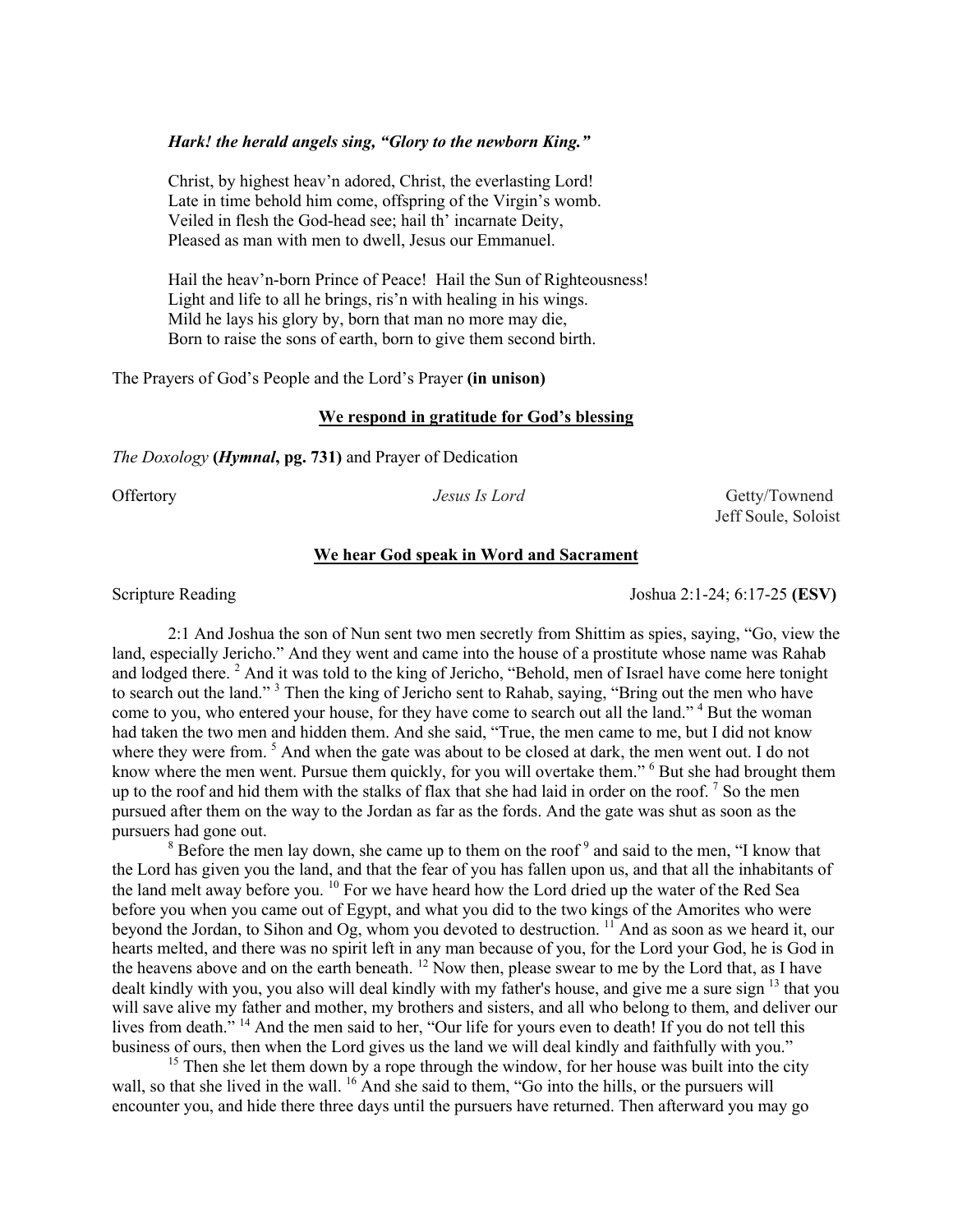your way." 17 The men said to her, "We will be guiltless with respect to this oath of yours that you have made us swear. <sup>18</sup> Behold, when we come into the land, you shall tie this scarlet cord in the window through which you let us down, and you shall gather into your house your father and mother, your brothers, and all your father's household. 19 Then if anyone goes out of the doors of your house into the street, his blood shall be on his own head, and we shall be guiltless. But if a hand is laid on anyone who is with you in the house, his blood shall be on our head. <sup>20</sup> But if you tell this business of ours, then we shall be guiltless with respect to your oath that you have made us swear." 21 And she said, "According to your words, so be it." Then she sent them away, and they departed. And she tied the scarlet cord in the window.

 $22$  They departed and went into the hills and remained there three days until the pursuers returned, and the pursuers searched all along the way and found nothing. <sup>23</sup> Then the two men returned. They came down from the hills and passed over and came to Joshua the son of Nun, and they told him all that had happened to them. <sup>24</sup> And they said to Joshua, "Truly the Lord has given all the land into our hands. And also, all the inhabitants of the land melt away because of us."

6:17 And the city and all that is within it shall be devoted to the Lord for destruction. Only Rahab the prostitute and all who are with her in her house shall live, because she hid the messengers whom we sent. <sup>18</sup> But you, keep yourselves from the things devoted to destruction, lest when you have devoted them you take any of the devoted things and make the camp of Israel a thing for destruction and bring trouble upon it. <sup>19</sup> But all silver and gold, and every vessel of bronze and iron, are holy to the Lord; they shall go into the treasury of the Lord." <sup>20</sup> So the people shouted, and the trumpets were blown. As soon as the people heard the sound of the trumpet, the people shouted a great shout, and the wall fell down flat, so that the people went up into the city, every man straight before him, and they captured the city.  $21$  Then they devoted all in the city to destruction, both men and women, young and old, oxen, sheep, and donkeys, with the edge of the sword.

 $^{22}$  But to the two men who had spied out the land, Joshua said, "Go into the prostitute's house and bring out from there the woman and all who belong to her, as you swore to her." <sup>23</sup> So the young men who had been spies went in and brought out Rahab and her father and mother and brothers and all who belonged to her. And they brought all her relatives and put them outside the camp of Israel.  $^{24}$  And they burned the city with fire, and everything in it. Only the silver and gold, and the vessels of bronze and of iron, they put into the treasury of the house of the Lord. 25 But Rahab the prostitute and her father's household and all who belonged to her, Joshua saved alive. And she has lived in Israel to this day, because she hid the messengers whom Joshua sent to spy out Jericho.

| <b>Sermon</b>             | "The Triumph of Faith over a Fatal Pronouncement"            | Pastor Bell |
|---------------------------|--------------------------------------------------------------|-------------|
| Hymn No. $429$ (vv. 1, 2) | Let Thy Blood in Mercy Poured                                | Crüger      |
|                           | Let thy blood in mercy poured, let thy gracious body broken. |             |

Let thy blood in mercy poured, let thy gracious body broken, Be to me, O gracious Lord, of thy boundless love the token.

## *Thou didst give thyself for me, now I give myself to thee.*

Thou didst die that I might live; blessed Lord, thou cam'st to save me; All that love of God cold give, Jesus by his sorrow gave me.

The Lord's Supper

## **We respond to God's grace**

Hymn No. 429 **(vv. 3, 4)** *Let Thy Blood in Mercy Poured* Crüger